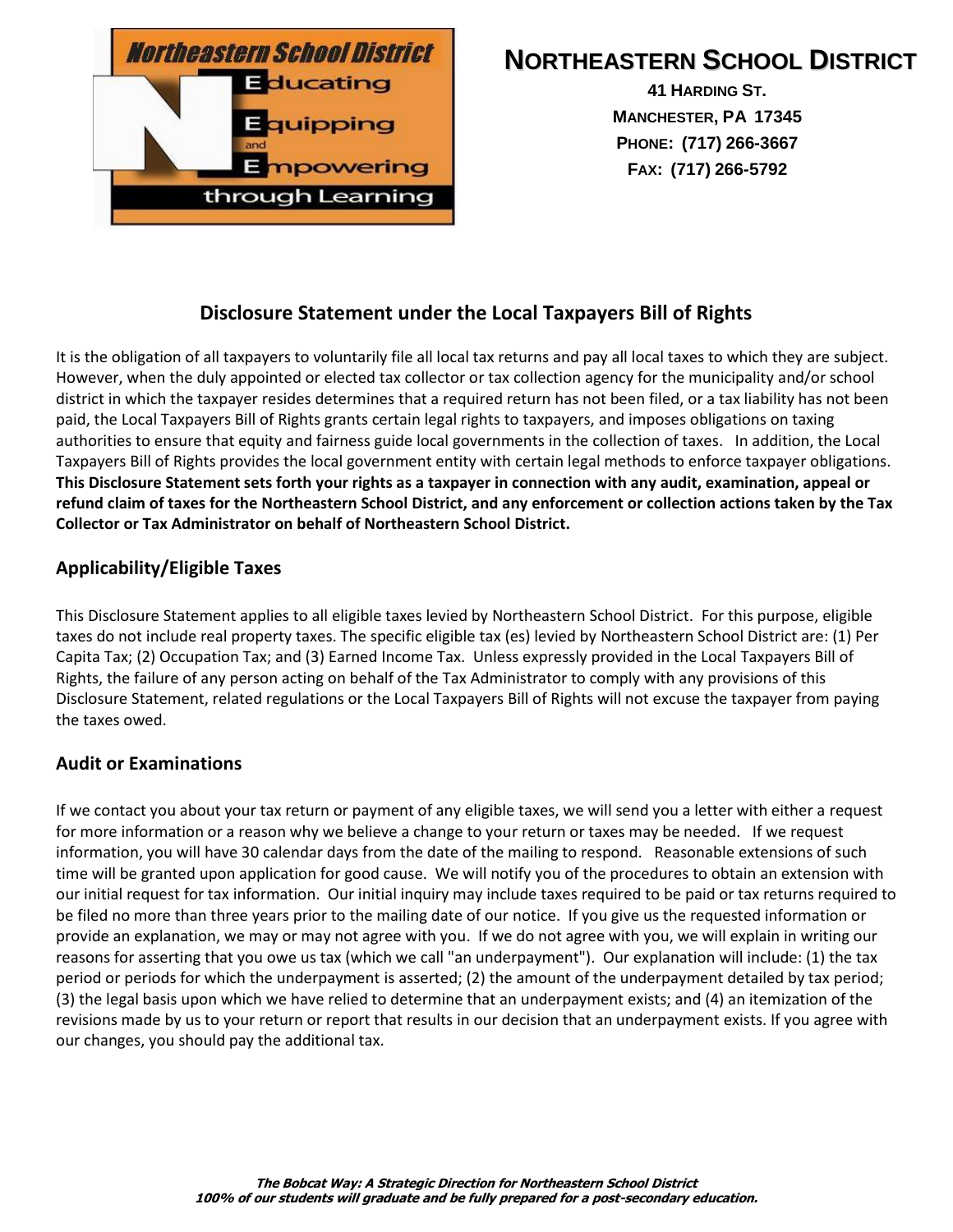

# **NORTHEASTERN SCHOOL DISTRICT**

**41 HARDING ST. MANCHESTER, PA 17345 PHONE: (717) 266-3667 FAX: (717) 266-5792**

#### **Requests for Prior Year Returns**

An initial request by the Tax Administrator into prior year returns may cover tax returns required to be filed as far back as three years prior to the mailing date of the notice. If the Tax Administrator determines that the taxpayer failed to file a tax return, underreported income or failed to pay a tax for one or more of the tax periods covered by the initial request, the Tax Administrator may request additional information. The Tax Administrator may also require a taxpayer to provide copies of federal and Pennsylvania tax returns when the Tax Administrator can show that the taxpayer's federal tax return(s) is (are) reasonably necessary for the enforcement or collection of tax, and the information is not available from other sources or the Pennsylvania Department of Revenue.

#### **Appeals of Decisions**

If we notify you that you owe more tax and you do not agree with our decision, you may appeal or seek review by filing a Petition for reassessment within 90 days of the date of the mailing of the assessment notice. The Petition must either be in our hands or postmarked by the U.S. Postal Service within this 90-day period. Receipts from other carriers (such as Federal Express) are not accepted as proof of delivery.

Your Petition must explain the legal basis for your position and include all supporting documents. For your convenience, a form for submission of a Petition is available at Northeastern School District, Administrative Center, 41 Harding St., Manchester, PA 17345. Your Petition must be mailed or delivered to the attention of the Business Manager at the following address: 41 Harding Street, Manchester, PA 17345.A decision by the Northeastern Board of School Directors will be made within 60 days of the date your complete and accurate Petition is received.If you do not agree with the decision of the Northeastern Board of School Directors, you may appeal to the appropriate Court of Common Pleas of York County. You must file your appeal within 30 days after notice of the decision of the Northeastern Board of School Directors.

#### **Refunds**

You may file a claim for refund if you think you paid too much tax. You must file the Refund Claim within three years of the due date for filing the return as extended or one year after actual payment of the tax, whichever is later. If no report or local tax return is required for the tax, the Refund Claim must be made within 3 years after the due date for payment of the tax or within one year after actual payment of the tax, whichever is later. If your Refund Claim relates to amounts paid as a result of a notice asserting an underpayment of tax, your request for Refund Claim must be filed within one year of the date of payment. Refund Claims must be made on forms prescribed by us and must include supporting documentation. You can obtain forms for Refund Claims by contacting us at Northeastern School District, Administrative Center, 41 Harding St., Manchester, PA 17345. Your Refund Claim must be filed with us at the Northeastern Administrative Center. If you file a tax return showing an overpayment of tax, we will treat that as a request for a cash refund unless you indicate otherwise.